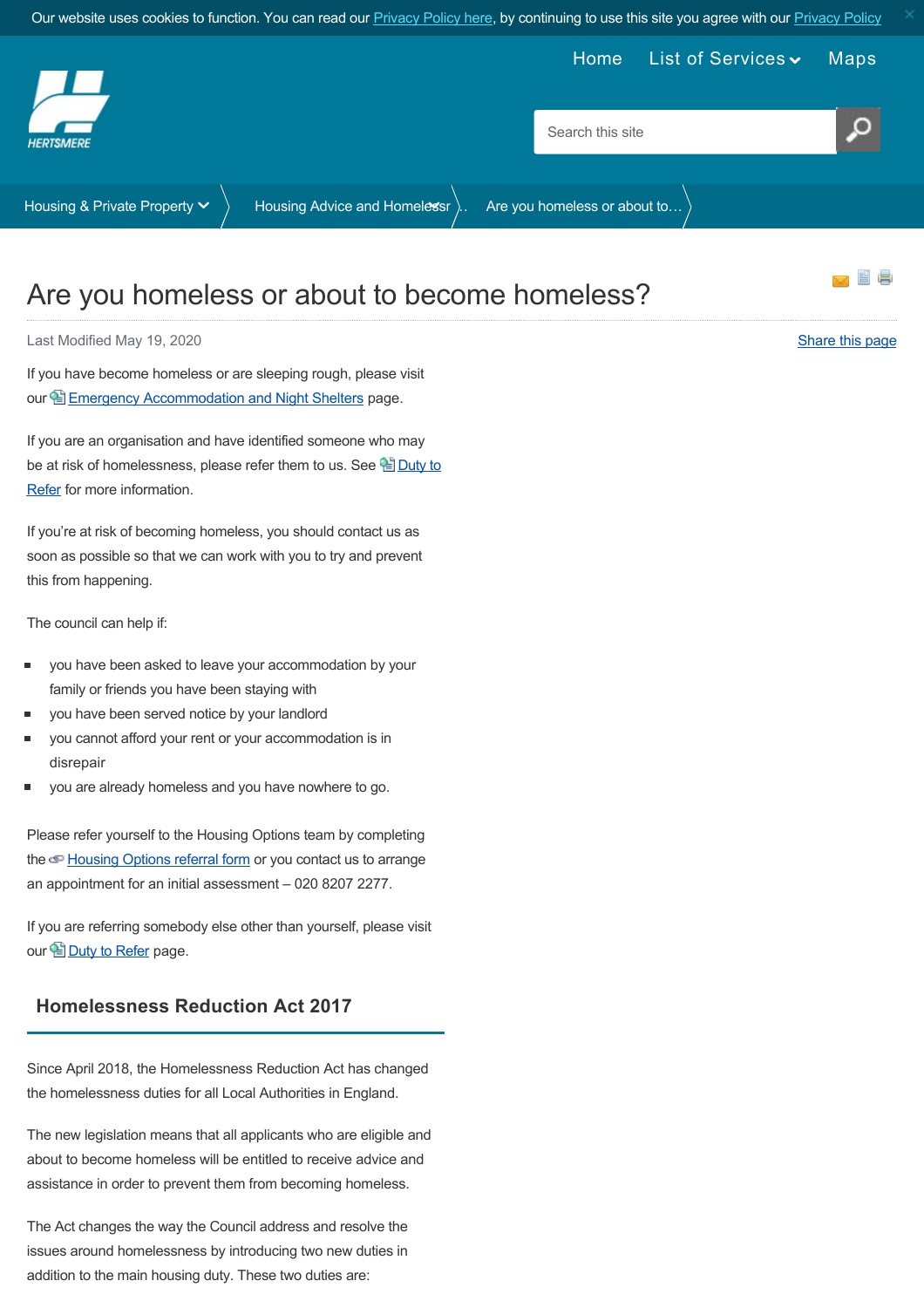#### **Duty to Prevent Homelessness**

We will provide advice and assistance to people who are about to become homeless within 56 days. If you are eligible for assistance and at risk of losing your home, we will try to prevent your homelessness by working with you to, either, help you remain in your current accommodation or help you find somewhere else suitable for you and your household. Under the Law and as part of our prevention duty, all applicants will be required to work and engage with the Council as we take steps to prevent their homelessness together.

#### **Duty to Relieve Homelessness**

If you are already homeless, and considered eligible, or if we cannot prevent your eviction from your current accommodation, and if you are considered to be a 'vulnerable person', or a person considered to in "Priority Need" the Council can offer you emergency accommodation while we continue to work with you to find alternative accommodation that is suitable for you and your household. Under the new Act and as part of our effort to find you alternative accommodation, all applicants will be required to work and engage with the Council as we take steps to end their homelessness.

#### **The Main Housing Duty**

If we have been unsuccessful in securing alternative suitable accommodation after 56 days, this duty will come to an end and Hertsmere Borough Council will make a decision as to whether or not a main housing duty will be owed to you. If, after 56 days, it is assessed that you are homeless, eligible for assistance, in priority need and you did not become homeless intentionally, the Council will be under a duty to find you a long term alternative, suitable accommodation. An offer of suitable accommodation can be in the private sector or social housing and could be outside of Hertsmere Borough Council.

### **Showing us you are eligible and homeless or at risk of homelessness.**

You will need to be able to prove that you are  $\Box$  [eligible for help](https://www.hertsmere.gov.uk/Housing--Private-Property/Housing-Advice-and-Homelessness/Housing-Advice.aspx) and are actually **in** [homeless or at risk of becoming homeless](https://www.hertsmere.gov.uk/Housing--Private-Property/Housing-Advice-and-Homelessness/Housing-Advice.aspx). That may include a section 21 notice or a letter confirming your circumstances. If you are already homeless and do not have a connection to Hertsmere, we may refer your application to another authority.

## **Getting an initial assessment and creating your Personal Housing Plan**